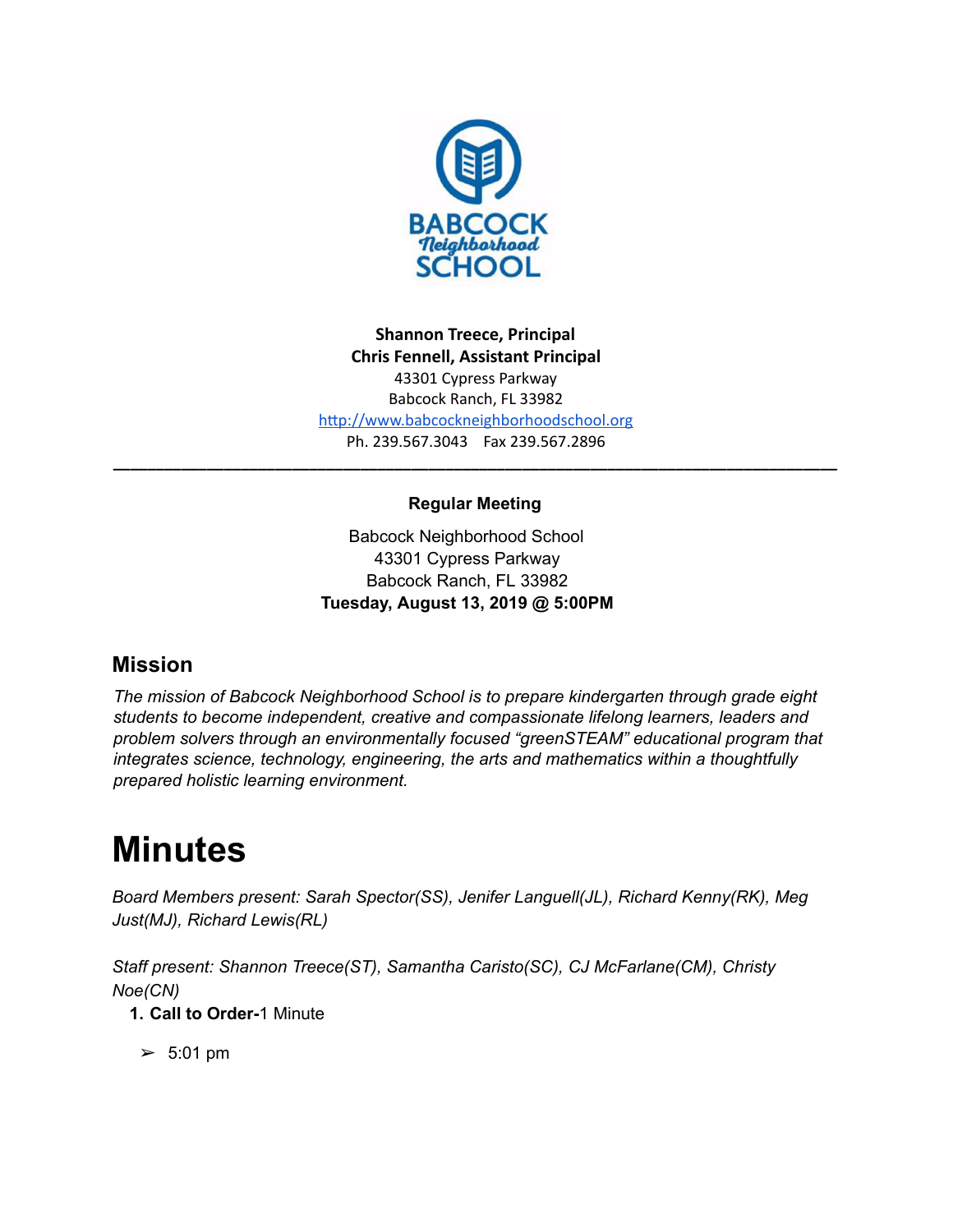#### **2. Additions or corrections-**Up to 2 Minutes

## *Motion to approve corrected agenda made by JL, Seconded by MJ. All "Ayes" motion carries*

**3. Approval of Minutes ( Appendix A )-**Up to 3 Minutes

## *Motion to approve the minutes made by JL, seconded by RK. All "Ayes" motion carries*

#### **4. Public Comment on Agenda Item -**As Needed

- **5. Reports-**Hold questions until after each presentation
	- \*Below, each Committee is to discuss (if applicable) (i) Dashboard and Monthly Report, (ii) proposed meeting schedule and proposed members, (iii) Strategic Planning Action Items and schedule for finalization, and (iv) propose committee agenda items two weeks in advance
	- a. Buildings and Grounds-Up to 5 minutes
		- ➔ Motion to approve statement of purpose:Statement of Purpose: The Board of Directors shall appoint a Building & Grounds Committee which will be chaired by the Building & Grounds chair, who is appointed by the Board of Directors. The Building & Grounds Committee will be considered a standing committee. It will prepare an annual audit of the BNS facilities for consideration and approval by the Board and will perform such other duties as identified by the Board. This committee will also oversee and report to the Board of Directors on new construction or major changes to the BNS facilities.

*Motion to approve statement of purpose made by RK, seconded by JL. All "Ayes" motion carries*

> → Motion to approve committee members: Bill Moore, Bill Vander May, Al Daughtery, Christy Noe, Scott Wellnitz, Shannon Treece, Samantha Caristo, Jennifer Languel(Committee Chair)

## *Motion to approve committee members made by RL, seconded by SS. All "Ayes" motion carries*

- ➔ Jennifer Languel presenting report
- b. Nominating-Up to 10 minutes
	- → Motion to approve extending Robert Kenny(RK), and Richard Lewis(RL)

## *Motion to approve one month extension of RK and RL made by JL, seconded by MJ. All "Ayes" motion carries*

- c. Finance-Up to 10 minutes
	- $\rightarrow$  Shannon Treece presenting report
- d. Academic-Up to 3 minutes
	- → Meg Just presenting report on research data
- e. Advancement-Up to 2 minutes